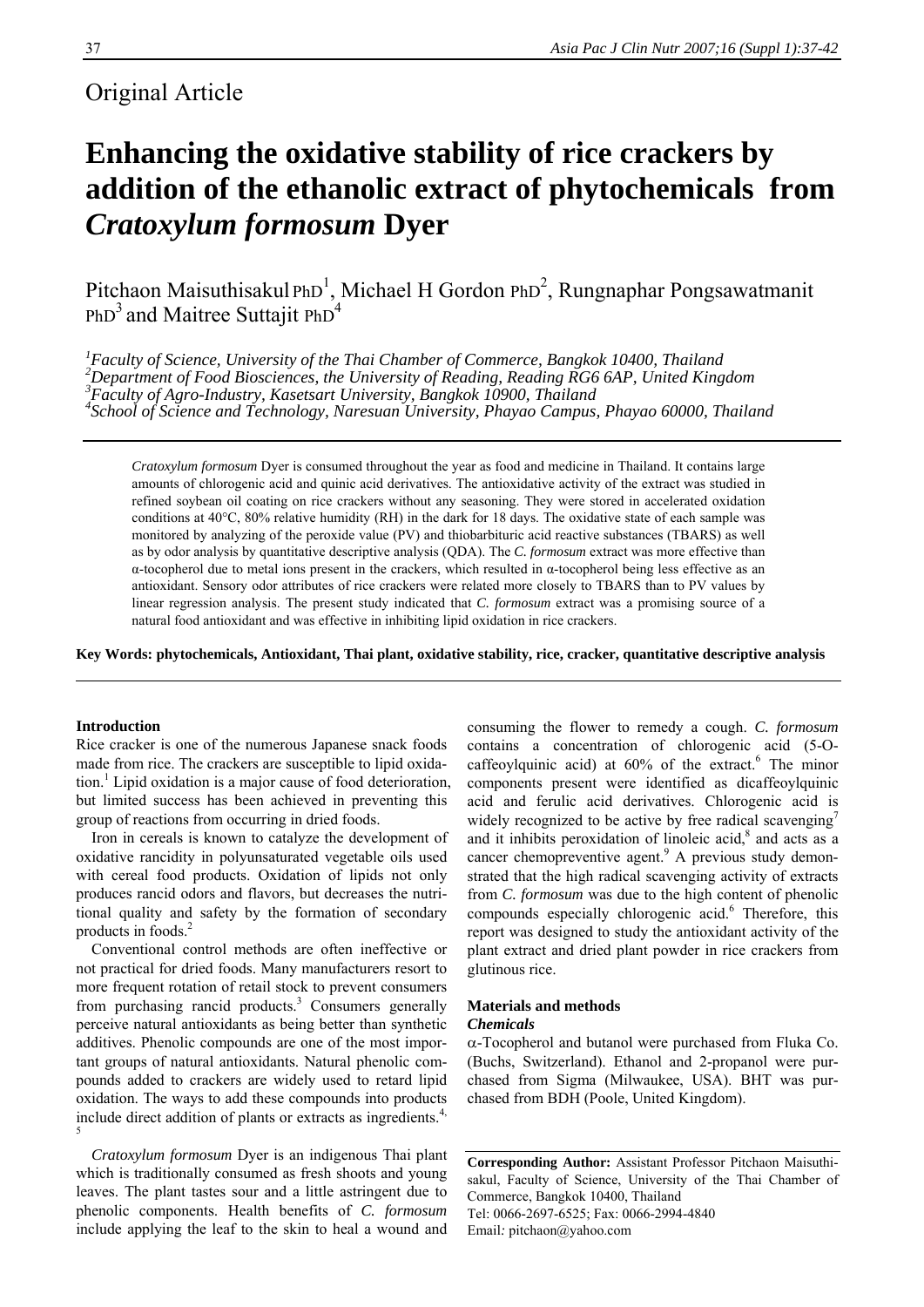The other chemicals and solvents used in this experiment were analytical grade purchased from Sigma-Aldrich Company Ltd. (Gillingham, UK).

# *Plant*

One batch of *C. formosum* (*Cratoxylum formosum* Dyer.) leaves was purchased from market place at Saraburi province during harvest season in April 2005. Immediately upon arrival after harvesting, *C. formosum* leaves were cleaned and sound leaves were selected to develop the sample preparation for further experiments.

### *Preparation of plant extract*

The fresh plant leaves (80 g) were blended for 1 min with ethanol at -20°C and the containers were then flushed with nitrogen and shaken for 4.5 hours in the dark at 25°C. The supernatant, after filtration through cheesecloth and Whatman No 4 filter paper, was evaporated under vacuum. Sample was dried in a freeze dryer and stored in aluminum foil after flushing with nitrogen at -20°C. The acute toxicity of *C. formosum* leaf extract was reported in a previous study  $(>32 \text{ g}.\text{kg}^{-1})$ .<sup>6</sup>

# *Preparation of dried plant powder*

*C. formosum* leaves were dried by air drying at room temperature 25°C for 12 h with air velocity about 3.2 m⋅s -1 provided by an electric fan. Dried *C. formosum* leaves were blended to be a powder before mixing in oil to coat onto a rice cracker.

### *Rice cracker from glutinous rice*

The baked rice cracker used in the study was donated by manufacturer in Thailand. In this study, we used fresh rice cracker product to study the effect of antioxidant in a soybean oil coating on the rice product. The production process for rice crackers is complicated. Briefly, milled rice is washed and soaked for 16–20 hr, then drained and crushed by rollers into a fine powder. After steaming for 15–30 min, the resulting rice dough or cake is kneaded and cooled to 2–5ºC for two to three days for hardening. The hard cake is cut, dried, and baked to produce rice crackers. The nutrition values obtained from the manufacturer of the product are shown in Table 1.

| Table 1 Chemical composition of studied rice crackers |  |  |
|-------------------------------------------------------|--|--|
|-------------------------------------------------------|--|--|

|                      | Nutrient composition<br>g per $100$ g edible portion (db) |
|----------------------|-----------------------------------------------------------|
| Fat                  | $1.8 \pm 0.3$                                             |
| Cholesterol          | $0.0 \pm 0.0$                                             |
| Saturated fat        | $0.0 \pm 0.0$                                             |
| Total carbohydrate   | $793 \pm 0.2$                                             |
| Protein              | $10.2 \pm 0.2$                                            |
| $\Gamma$ Iron $(mg)$ | $4.3 \pm 0.1$                                             |

Note: db means dry weight basis of the sample. Results are expressed as mean  $\pm$  SD (n=3).

*Preparation of rice cracker coated with antioxidants* Antioxidants were added to refined soybean oil, which contained natural tocopherols and no added antioxidants, in the following quantities: 100 mg·kg-1 of crude *C. formosum* extract, α-tocopherol, and BHT. Oil containing 2.44 g·kg-1 dried *C. formosum* leaf powder, giving the same concentration of *C. formosum* extract as 100 mg·kg-1 added extract, was included for comparison.

The rice cracker was coated with 10% oil (W/W) containing antioxidants without any seasoning. The control was rice cracker coated with refined soybean oil without added antioxidant. The cracker was coated with oil without subsequent drying because the cracker was able to absorb the oil. After that, 3 pieces  $(\sim 10 \text{ g})$  of the rice cracker were packed into plastic containers covered with OPP/PE/LLDPE film, 80 μm thickness with packaging size  $11 \times 13$  cm<sup>2</sup>. The plastic film contains three layers of oriented polypropylene (OPP), polyethylene (PE) and linear low density polyethylene (LLDPE). The samples were stored in an accelerated oxidation condition at 40°C, 80% relative humidity in the dark for 18 days. Samples were removed every 3 days for analysis. The oxidative state of each sample was monitored by analysis of the peroxide value (PV) and thiobarbituric acid reactive substances (TBARS) as well as by quantitative descriptive analysis (QDA). The water activity was analyzed every 6 days.

# *Determination of peroxide and TBARS values*

Rice cracker samples (200 g) were blended for 1 min and extracted with hexane (400 mL) three times by gently swirling for about 1 min each time. The combined hexane of the three extractions was evaporated from the oil extracted from the rice cracker samples by using a rotary evaporator at 100 mm Hg pressure and 40ºC. The peroxide value was determined using a method based on AOCS official method Cd  $8 - 53$ .<sup>10</sup> The TBARS value was analyzed according to Mcdonald and Hultin  $(1987)$ .<sup>11</sup>

# *Evaluation by QDA*

A total of 10 panellists participated in the study. Prior to being allowed to participate in the study, panellists were screened by an odor recognition test (ASTM manual series: MNL 13-Manual on descriptive analysis testing for sensory evaluation) and trained to assess samples on an anchor scale. In addition, those who passed the screening test had to commit themselves to the full time required for the study. They were required to attend one session per day. Each session was one hour to two hours in length, at a specific time. The sensory quality was assessed by the odor since this avoided any possible concerns about the toxicity of the antioxidants, and panellists were trained with reference materials to evaluate the intensity of the attributes.

The first week of the study was devoted to panel training. One training session was conducted approximately 30 min in length. The first part of the panel training was generation of the terms to describe the odor related to the quality of the rice cracker samples. Approximately 10 grams of each sample was presented in 60 mL odor-free plastic cups with lids and labelled with three digit random numbers and equilibrated at 30ºC for a minimum 30 min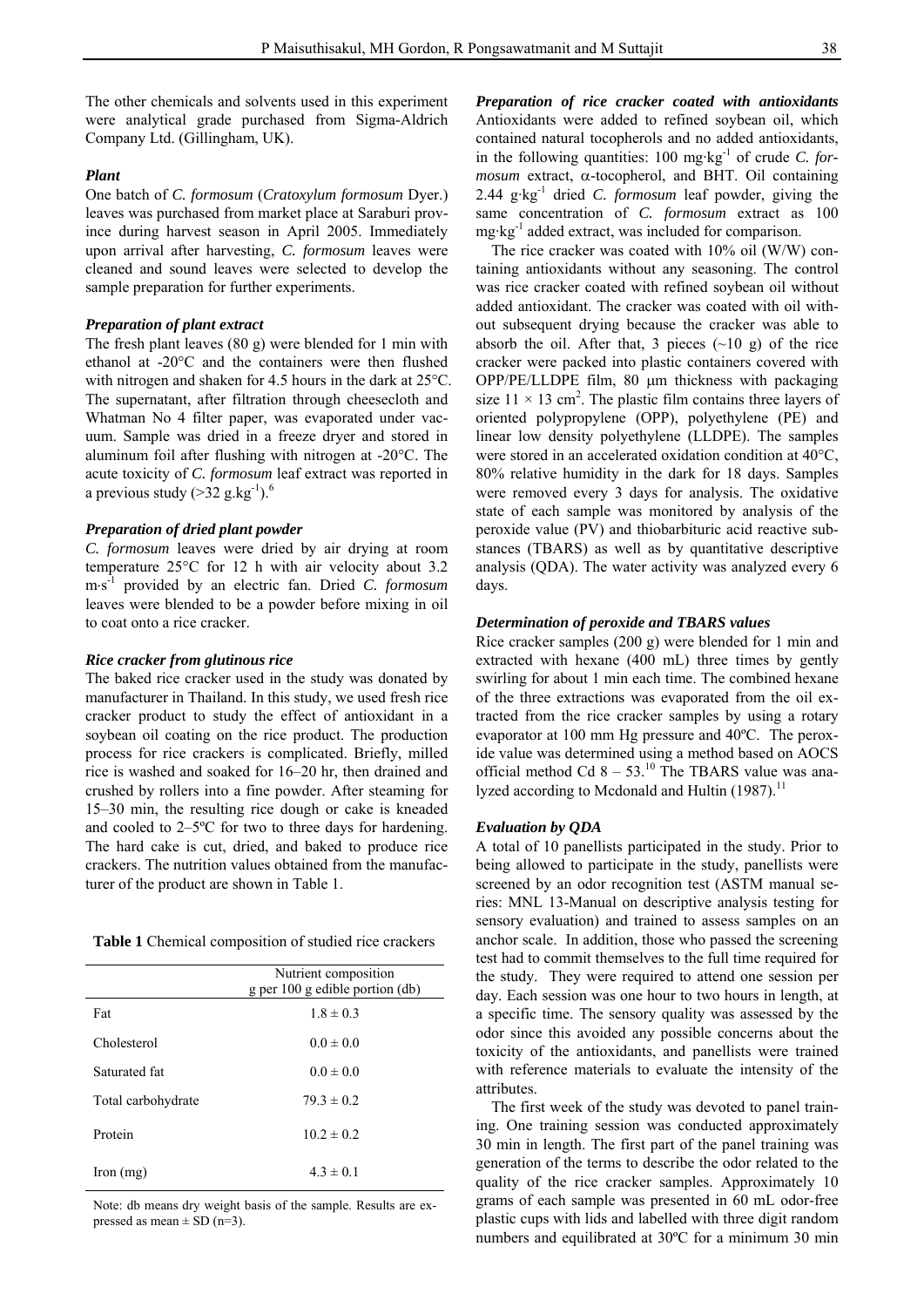prior to serving. Samples presented were fresh rice crackers, and 7 as well as 14 days stored crackers. At the end of term generation for odor attributes, a total of 6 terms were collected. The next part of the panel training consisted of reduction in the number of terms so that only the terms that were significantly different were used to assess the samples. After the sessions were conducted, 3 attributes were selected from the results. These terms consisted of baked rice odor, vegetable oil odor and rancid odor. The consensus definitions and references were determined from the panellists. The final terms used to describe the attributes and their definitions are listed in Table 2. The reference samples used in this experiment are listed in Table 3, and once the lists of terms and reference samples were finalized, panellists started rating the intensity of the reference samples for each attribute. There were three references for each attribute. To obtain a well represented average for the intensity of the reference sample values, the references were rated a total of twice. The panellists also practiced rating the intensity using a 15–point scale with increments of 0.5, each with anchors of 0 (none) and 15 (very much) and were also trained by using control sample which was the cracker stored at 40°C for 10 days. The PV and TBARS values of the control sample were 19.25  $\pm$  0.28 meq peroxide·kg<sup>-1</sup> oil and 9.37 $\pm$ 0.05 mmol·kg $^{-1}$  oil, respectively.

**Table 2.** The attributes and their definitions used in QDA of the different antioxidant samples

| Attribute          | Definition                                                |
|--------------------|-----------------------------------------------------------|
| Baked rice<br>odor | The amount of baked odor identified in the<br>sample.     |
| Rancid odor        | The amount of odor associated with old or<br>oxidized oil |
| Vegetable oil      | The amount of typical vegetable oil odor                  |

# *Determination of water activity*

Water activity of samples was determining using a thermoconstanter (Novasina, Zurich, Switzerland) at 25°C during the storage period.<sup>12</sup>

# *Statistical analysis*

Each experiment, from sample preparation to analysis, was repeated in triplicate, and the data were then analyzed by SPSS software (SPSS Inc., Chicago, IL, USA). The general linear model procedure was applied and Duncan's multiple range test was used to compare the mean values at *p* < 0.05. Mean values and pooled standard error of the mean (SEM) were calculated.

**Table 4.** *p*-values of PV, TBARS, baked rice odor, rancid odor and vegetable oil odor for the tests of each antioxidant and storage time differences

|                    | Factors      | $p$ -values       |
|--------------------|--------------|-------------------|
| PV                 | days         | ${}_{0.001}$      |
|                    | antioxidants | ${}_{0.001}$      |
| <b>TBARS</b>       | days         | ${}_{0.001}$      |
|                    | antioxidants | ${}_{\leq 0.001}$ |
| Backed rice odor   | days         | ${}_{0.001}$      |
|                    | antioxidants | ${}_{0.001}$      |
|                    | panel        | 0.112             |
|                    | replications | 0.965             |
| Rancid odor        | days         | ${}_{0.001}$      |
|                    | antioxidants | ${}_{0.001}$      |
|                    | panel        | 0.272             |
|                    | replications | 0.841             |
| Vegetable oil odor | days         | ${}_{0.001}$      |
|                    | antioxidants | ${}_{0.001}$      |
|                    | panel        | 0.118             |
|                    | replications | 0.711             |

Note: a low *p*-value means a highly significant difference.

**Table 3.** The reference samples used throughout QDA experiments

| Attribute          | Reference samples                                              | Quantity (g)   | Quality $\delta$                                   | Intensity |
|--------------------|----------------------------------------------------------------|----------------|----------------------------------------------------|-----------|
| Baked rice odor    | Baked rice cracker brand name;<br>Shinmai                      | $5.0 \pm 0.1$  |                                                    | 3         |
|                    | Baked rice cracker brand name;<br>Dozo                         | $5.0 \pm 0.1$  |                                                    | 6         |
|                    | Baked rice cracker; Kanom sakol<br>$Co.$ Ltd.                  | $5.0 \pm 0.1$  |                                                    | 11.5      |
| Rancid odor        | Refined soybean oil heated at 110<br>$\mathrm{^{\circ}C}$ 5 h. | $20.0 \pm 0.1$ | $PV = 21.20 \pm 0.21$<br>TBARS= $9.36\pm0.05$      | 5.5       |
|                    | Refined soybean oil heated at 110<br>$^{\circ}$ C 15 h.        | $20.0 \pm 0.1$ | $PV = 55.60 \pm 0.05$<br>TBARS=29.88±0.10          | 7.5       |
|                    | Refined soybean oil heated at 110<br>$^{\circ}$ C 24 h         | $20.0 \pm 0.1$ | $PV = 115.74 \pm 0.58$<br>$TRARS = 95.33 \pm 0.03$ | 14        |
| Vegetable oil odor | Soybean oil brand name; Kesorn                                 | $20.0 \pm 0.1$ | $PV=0.49\pm0.00$<br>$TBARS = 0.49 \pm 0.00$        | 2.5       |
|                    | Soybean oil brand name; Aa-ngun                                | $20.0 \pm 0.1$ | $PV=0.74\pm0.02$<br>$TBARS = 2.12 \pm 0.00$        | 4         |
|                    | Soybean oil brand name; Dok-<br>Pov-Sien                       | $20.0 \pm 0.1$ | $PV=1.29\pm0.32$<br>$TBARS = 3.23 \pm 0.06$        | 6         |

<sup>§</sup> Values are expressed as mean  $\pm$  SD (n=3). Peroxide value is shown in term of meq peroxide·kg<sup>-1</sup> oil. TBARS value is shown in term of  $mmol·kg<sup>-1</sup>$  oil.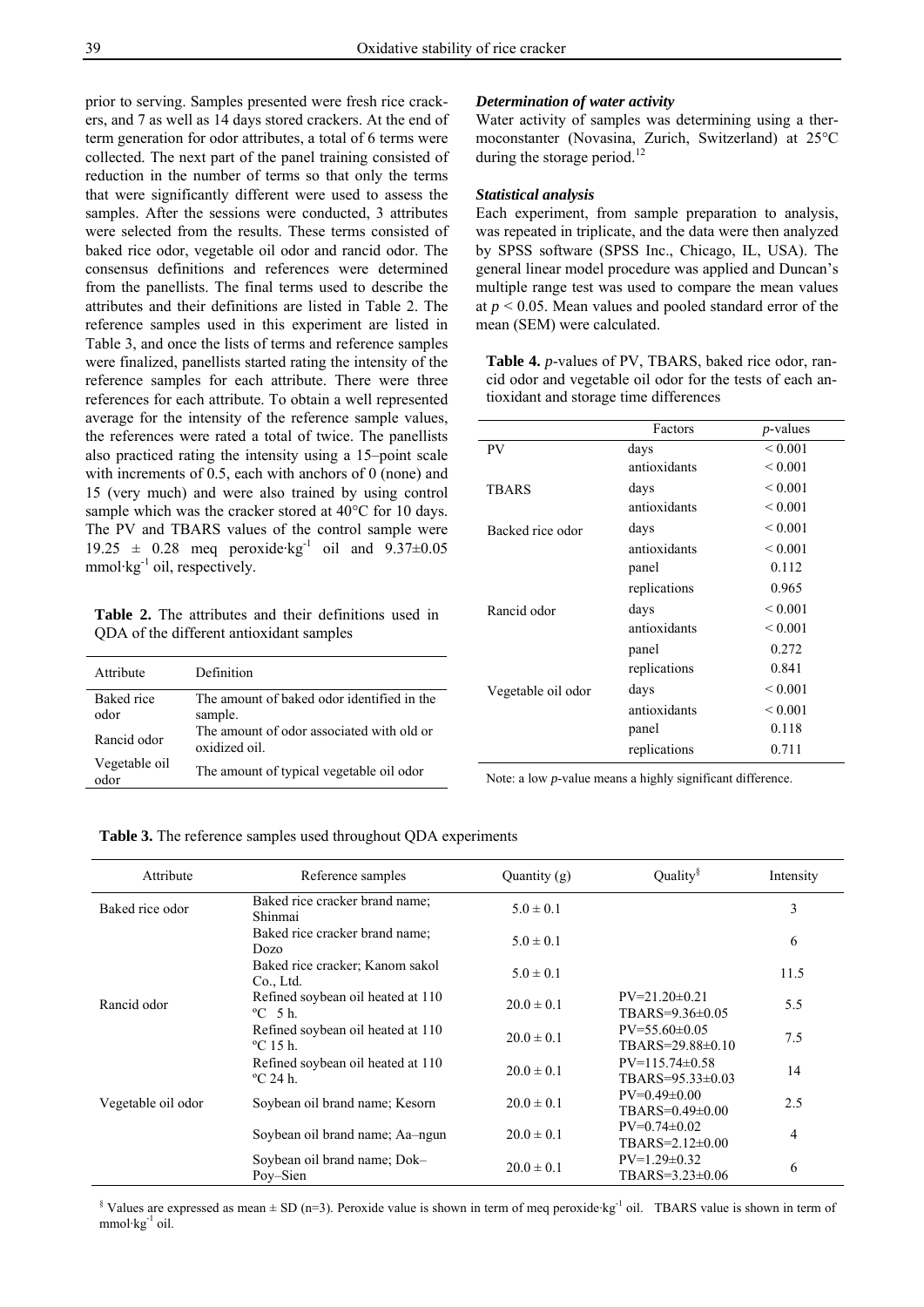# **Results and discussion**

Consistency of data obtained from the two assessment years was checked by measuring total phenolic content, 2, 2-Diphenyl-1-picrylhydrazyl (DPPH) and 2,2′-azino-biz-3-ethylbenzothiazoline-6-sulfonic acid (ABTS) radical scavenging activities of the extracts according to Maisuthisakul *et al.* (2007),<sup>6</sup> before referring the previous studied data. It was found that the standard deviations of the previous and present set data were less than 0.1. The data obtained from three replications. Hence the data had good reproducibility over the two years. This may affect that plant materials were obtained from the same period of each year.

Crackers are susceptible to lipid oxidation because the surface area in contact with the air is high, and metal ions in the product can catalyse the formation of carbonyl compounds and hydroperoxides at the aging stage<sup>13</sup> from the fat (Table 1) in the cracker. In addition, autoxidation occurs rapidly at the range of water activity between 0.01- 0.15. From our study, the water activity of the product is 0.08. This can indicate that oxidation in the studied rice crackers is rapid unless retatarded by antioxidants. The product contains iron (Table 1), a catalyst for oxidation. It was shown in a previous study<sup>14</sup> that *C. formosum* extract contained chlorogenic acid which acts as free radical scavenger and metal chelator. Hence, rice cracker was selected to study the antioxidant effectiveness of crude *C. formosum* extract compared with commercial antioxidants including α-tocopherol and BHT.

#### *Changes in chemical properties*

The progression of chemical changes in rice crackers with added antioxidants was monitored in rice crackers during storage at 40°C for 18 days. The total extractable lipid in samples averaged about 11 % of the mass of samples (data not shown). Water activity of the rice cracker samples was about 0.08-0.20 during storage (data not shown). Oxidative changes in crackers were initiated by the formation of free radicals, the precursors for the hydroperoxides, which were the primary oxidation products. Free radicals may be formed enzymatically, or by transition metal catalyzed reactions.<sup>15</sup> Storage time was a significant factor  $(p< 0.001)$  for changes in PV and TBARS values (Table 4). Each antioxidant including freeze-dried *C. formosum* extract, dried *C. formosum* leaf powder, αtocopherol and BHT was also significant in inhibiting lipid oxidation in term of PV and TBARS (Fig 1). PV and TBARS values increased markedly in samples without antioxidants. The PV value increased slowly during the early storage period and then increased more rapidly at longer storage times. The more rapid increase in PV is an indication that later stages of lipid oxidation have been reached.16 The sample containing BHT had the lowest PV and TBARS values. *C. formosum* extract appeared to possess stronger antioxidant activity than α-tocopherol and dried *C. formosum* leaf powder. The iron in rice crackers was 4.3 mg per 100 g edible portion (db). In a previous study, we found that the *C. formosum* extract contained 0.60 g chlorogenic acid equivalent per gram (g of CAE/g) as well as other caffeic acid derivatives. Chlorogenic acid can function both as a radical scavenger and as a metal chelator. Consequently, the antioxidant effect of *C. formosum* extract in rice cracker at 100 mg·kg<sup>-1</sup> was higher



Figure 1. Effect of studied antioxidants on the oxidative stability of rice crackers at 40°C, assessed by determination of (a) PV and (b) TBARS. The concentration of each antioxidant was 100 mg⋅kg-1 except dried *C. formosum* leaf powder  $(2.44 \text{ g} \cdot \text{kg}^{-1})$ . ( $O =$  Control,  $\triangle$  = *C. formosum* extract,  $\blacksquare$  =  $\alpha$ -Tocopherol,  $\blacklozenge$  = BHT and  $\blacklozenge$  = dried *C. formosum* leaf powder). Data points represent mean  $\pm$  standard deviation (n=3).

than that of α-tocopherol. The TBARS values (Fig 1b) confirmed this finding. The TBARS values of sample containing *C. formosum* extract were lower than those of samples containing α-tocopherol.

# *Changes in sensory properties*

Changes in the odors of rice crackers, namely, baked rice, rancid, and vegetable oil odor after storage for 18 days at 40°C are shown in Figure 2. It was concluded that each panel and the repetitions from sensory analysis did not differ significantly (Table 4). Normally, the replicates were used to check panellists' accuracy and reliability. This result showed that calibration with warm-up sample, balancing serving with random three digit codes could reduce classical psychology errors. Storage time and antioxidants significantly affected baked rice, rancid, and oil odors (Table 4). A significant storage time affected rancid odor more than baked rice odor and oil odor (Fig 2). The sample containing BHT had significantly lower rancid odor scores from sensory analysis than the other samples. The samples containing BHT showed the highest baked rice odor. The intensity of baked rice odor for the control (no antioxidant) and samples containing dried *C. formosum* leaf powder increased in the first period (6 days) and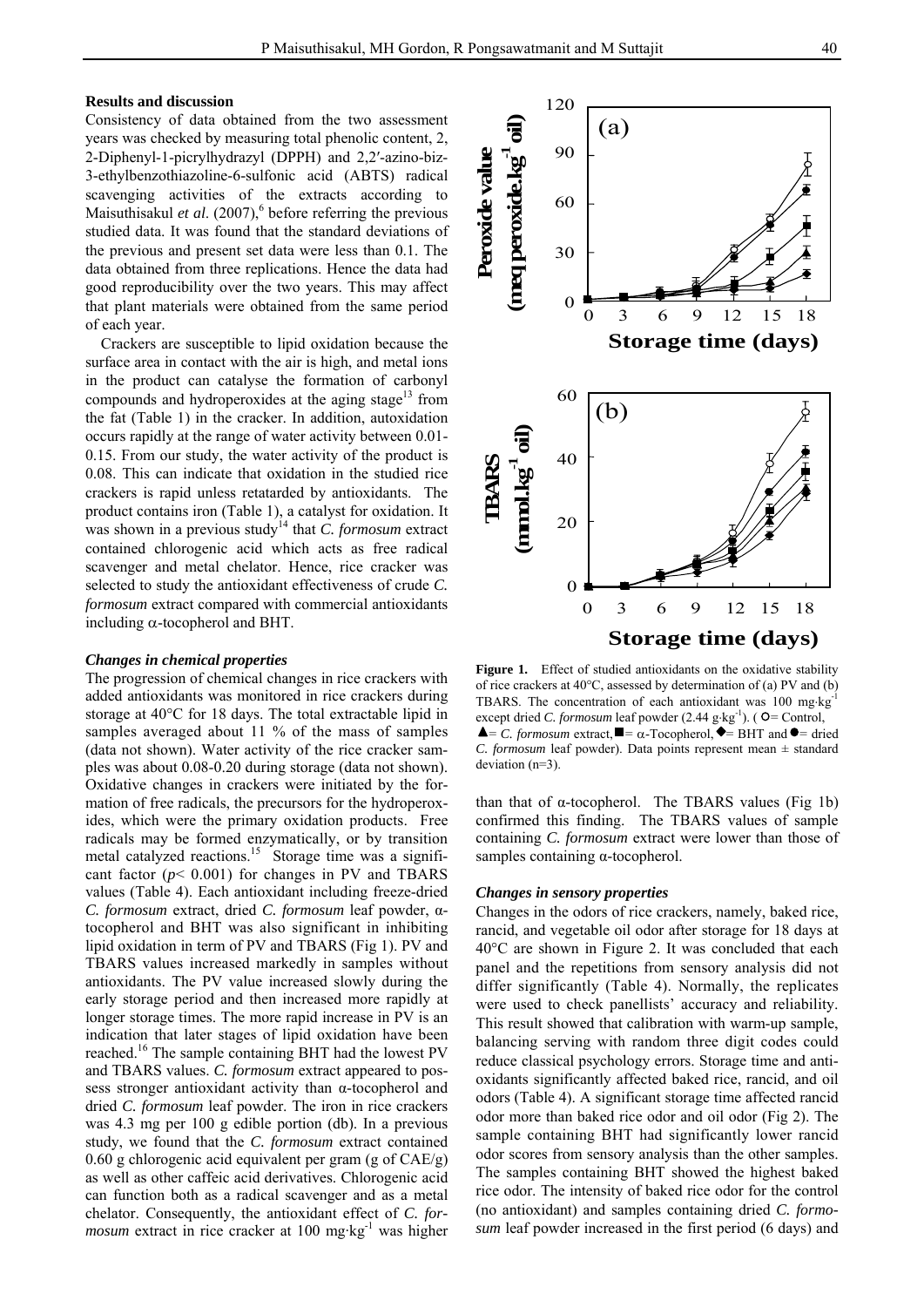

Figure 2. Sensory (a) baked rice, (b) rancid and (c) vegetable oil odor characterization of rice cracker with different antioxidants at 40°C, 80% RH for 18 days, assessed by quantitative descriptive analysis (QDA) using 10 trained panellists with two replications. ( $\sigma$  = Control,  $\blacktriangle$  = *C. formosum* extract,  $\blacktriangleright$  =  $\alpha$ -Tocopherol,  $\blacklozenge$  = BHT and  $\blacktriangleright$  = dried *C. formosum* leaf powder). Data points represent mean  $\pm$  standard deviation (n=20).

then decreased with the rapid development of rancidity (Fig 2). The baked rice odor was slightly increased for the samples containing *C. formosum* extract. These samples had low rancid odor scores compared to the control. These results implied that samples which had higher rancid odor score, showed lower baked rice scores. Increasing rancid or oxidation-related warmed-over odor is often accompanied by decrease of the other flavours, $17$  and this was observed in the present study as well. The decrease might be caused by a loss of components contributing to these desirable attributes or by masking due to increasing amount of lipid oxidation products. The changes in oil odor during storage showed the same scores in the low range between 2.8-3.5. This implied that natural vegetable oil had a small amount of odor. Typically, the odor of oil comes from products of numerous reactions between fat and other food components such as proteins and carbohydrates as well as oxidation products. Consequently, the oxidized oil had a higher odor than the fresh one. Moreover, it was difficult for humans to detect the odor at a low intensity so the odor scores were slightly different.

The rancid odor scores of samples were in agreement with the degree of rancidity measured by PV and TBARS values. After 6 days of storage at 40°C, the cracker samples had developed a relatively high degree of rancidity as shown not only by rancid odor scores from sensory analysis but also by high PV and TBARS values from chemical analysis. Lipid oxidation leads to formation of volatile aldehydes and other low molecular weight compounds with low sensory thresholds. Such components can give

odors and flavors typically associated with rancidity. Lipid oxidation products and compounds from other degradation reactions might also contribute to increased scores of other non-desirable sensory attributes.<sup>17</sup> Sensory rancid odor descriptors such as painty, grassy were found indicating production of lipid degradation products such as hexanal, heptanol, 2-hexanol, 2-octenal and (E, E)-2,4 decadienal. However, the susceptibility of various fatty acids toward oxidation is highly dependent on the number of doubly allylic hydrogen atoms present. Long chain fatty acids with more double bonds are therefore expected to be major contributors of lipid oxidation products in the matrix where they are present. Soybean oil contained unsaturated acid about 80.7% which are palmitoleic acid (<0.5%), oleic acid (20-50%), linoleic acid (35-60%), linolenic acid  $(2-13\%)$  and eicosenoic acid  $(\leq 1.0\%)$ .<sup>18</sup> Normally, the type of fatty acid is related to volatile oxidation products, such as hexanal, which is derived from the oxidation of omega-6-fatty acids such as linoleic acid, and propanal, which is derived from the oxidation of omega-3-fatty acids such as linolenic acid. For oleic acid rich oils, nonanal may be used as a marker of oxidation.<sup>19</sup> These results indicated that there was a relationship between sensory and chemical analysis.

*Relationship between chemical and sensory properties* The PV and TBARS values determined by chemical analysis were significantly positively correlated with rancid odor sensory terms. However, TBARS values correlated better with sensory scores than PV values (Fig 3).